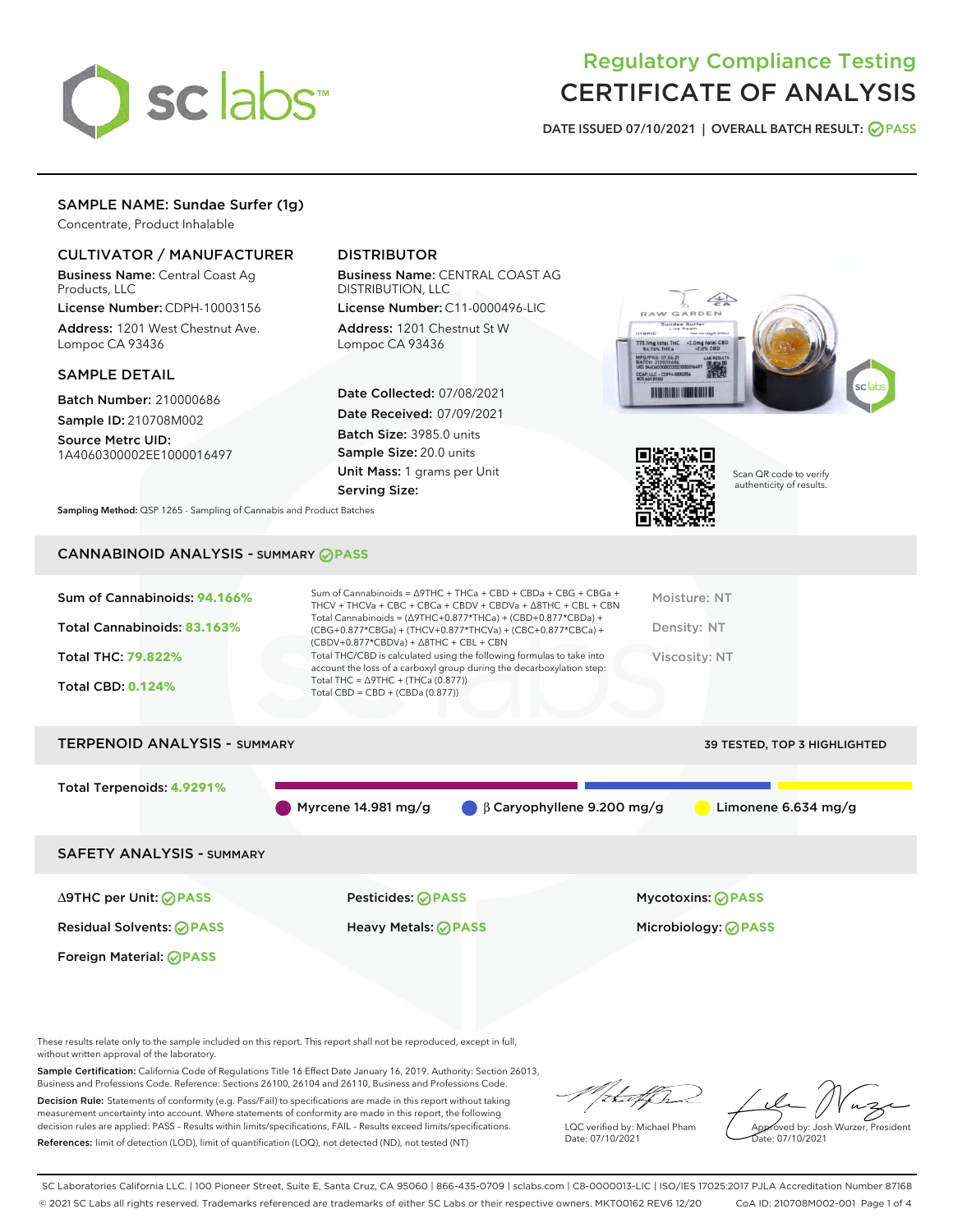



SUNDAE SURFER (1G) | DATE ISSUED 07/10/2021 | OVERALL BATCH RESULT: @ PASS

#### CANNABINOID TEST RESULTS - 07/10/2021 2 PASS

Tested by high-performance liquid chromatography with diode-array detection (HPLC-DAD). **Method:** QSP 1157 - Analysis of Cannabinoids by HPLC-DAD

#### TOTAL CANNABINOIDS: **83.163%**

Total Cannabinoids (Total THC) + (Total CBD) + (Total CBG) + (Total THCV) + (Total CBC) + (Total CBDV) + ∆8THC + CBL + CBN

TOTAL THC: **79.822%** Total THC (∆9THC+0.877\*THCa)

TOTAL CBD: **0.124%**

Total CBD (CBD+0.877\*CBDa)

TOTAL CBG: 2.0% Total CBG (CBG+0.877\*CBGa)

TOTAL THCV: 0.41% Total THCV (THCV+0.877\*THCVa)

TOTAL CBC: 0.807% Total CBC (CBC+0.877\*CBCa)

TOTAL CBDV: ND Total CBDV (CBDV+0.877\*CBDVa)

| <b>COMPOUND</b>  | LOD/LOQ<br>(mg/g)          | <b>MEASUREMENT</b><br><b>UNCERTAINTY</b><br>(mg/g) | <b>RESULT</b><br>(mg/g) | <b>RESULT</b><br>(%) |
|------------------|----------------------------|----------------------------------------------------|-------------------------|----------------------|
| <b>THCa</b>      | 0.05/0.14                  | ±22.140                                            | 861.49                  | 86.149               |
| <b>A9THC</b>     | 0.06 / 0.26                | ±1.469                                             | 42.69                   | 4.269                |
| <b>CBGa</b>      | 0.1 / 0.2                  | ±0.96                                              | 18.3                    | 1.83                 |
| <b>CBCa</b>      | 0.07/0.28                  | ±0.417                                             | 8.52                    | 0.852                |
| <b>THCVa</b>     | 0.07/0.20                  | ±0.223                                             | 4.68                    | 0.468                |
| <b>CBG</b>       | 0.06/0.19                  | ±0.156                                             | 3.97                    | 0.397                |
| <b>CBDa</b>      | 0.02/0.19                  | ±0.041                                             | 1.41                    | 0.141                |
| <b>CBC</b>       | 0.2 / 0.5                  | ±0.02                                              | 0.6                     | 0.06                 |
| $\triangle$ 8THC | 0.1/0.4                    | N/A                                                | <b>ND</b>               | <b>ND</b>            |
| <b>THCV</b>      | 0.1/0.2                    | N/A                                                | <b>ND</b>               | <b>ND</b>            |
| <b>CBD</b>       | 0.07/0.29                  | N/A                                                | <b>ND</b>               | <b>ND</b>            |
| <b>CBDV</b>      | 0.04 / 0.15                | N/A                                                | <b>ND</b>               | <b>ND</b>            |
| <b>CBDVa</b>     | 0.03/0.53                  | N/A                                                | <b>ND</b>               | <b>ND</b>            |
| <b>CBL</b>       | 0.06 / 0.24                | N/A                                                | <b>ND</b>               | <b>ND</b>            |
| <b>CBN</b>       | 0.1/0.3                    | N/A                                                | <b>ND</b>               | <b>ND</b>            |
|                  | <b>SUM OF CANNABINOIDS</b> |                                                    | 941.66 mg/g             | 94.166%              |

#### **UNIT MASS: 1 grams per Unit**

| ∆9THC per Unit                        | 1120 per-package limit     | 42.69 mg/unit<br><b>PASS</b> |  |  |
|---------------------------------------|----------------------------|------------------------------|--|--|
| <b>Total THC per Unit</b>             |                            | 798.22 mg/unit               |  |  |
| <b>CBD per Unit</b>                   |                            | <b>ND</b>                    |  |  |
| <b>Total CBD per Unit</b>             |                            | $1.24$ mg/unit               |  |  |
| Sum of Cannabinoids<br>per Unit       |                            | 941.66 mg/unit               |  |  |
| <b>Total Cannabinoids</b><br>per Unit |                            | 831.63 mg/unit               |  |  |
| <b>MOISTURE TEST RESULT</b>           | <b>DENSITY TEST RESULT</b> | <b>VISCOSITY TEST RESULT</b> |  |  |

Not Tested

Not Tested

Not Tested

#### TERPENOID TEST RESULTS - 07/10/2021

Terpene analysis utilizing gas chromatography-flame ionization detection (GC-FID). **Method:** QSP 1192 - Analysis of Terpenoids by GC-FID

| <b>COMPOUND</b>         | LOD/LOQ<br>(mg/g) | <b>MEASUREMENT</b><br><b>UNCERTAINTY</b><br>(mg/g) | <b>RESULT</b><br>(mg/g) | <b>RESULT</b><br>$(\%)$ |
|-------------------------|-------------------|----------------------------------------------------|-------------------------|-------------------------|
| <b>Myrcene</b>          | 0.008 / 0.025     | ±0.1933                                            | 14.981                  | 1.4981                  |
| $\beta$ Caryophyllene   | 0.004 / 0.012     | ±0.3275                                            | 9.200                   | 0.9200                  |
| Limonene                | 0.005 / 0.016     | ±0.0949                                            | 6.634                   | 0.6634                  |
| Linalool                | 0.009 / 0.032     | ±0.1164                                            | 3.063                   | 0.3063                  |
| $\alpha$ Humulene       | 0.009 / 0.029     | ±0.0918                                            | 2.860                   | 0.2860                  |
| Guaiol                  | 0.009 / 0.030     | ±0.0750                                            | 1.589                   | 0.1589                  |
| $\alpha$ Pinene         | 0.005 / 0.017     | ±0.0126                                            | 1.462                   | 0.1462                  |
| $\alpha$ Bisabolol      | 0.008 / 0.026     | ±0.0779                                            | 1.459                   | 0.1459                  |
| $\beta$ Pinene          | 0.004 / 0.014     | ±0.0166                                            | 1.441                   | 0.1441                  |
| Ocimene                 | 0.011 / 0.038     | ±0.0430                                            | 1.339                   | 0.1339                  |
| Terpinolene             | 0.008 / 0.026     | ±0.0233                                            | 1.138                   | 0.1138                  |
| Terpineol               | 0.016 / 0.055     | ±0.0566                                            | 0.922                   | 0.0922                  |
| Fenchol                 | 0.010 / 0.034     | ±0.0321                                            | 0.830                   | 0.0830                  |
| trans-ß-Farnesene       | 0.008 / 0.025     | ±0.0215                                            | 0.607                   | 0.0607                  |
| Caryophyllene<br>Oxide  | 0.010 / 0.033     | ±0.0198                                            | 0.431                   | 0.0431                  |
| Nerolidol               | 0.009 / 0.028     | ±0.0232                                            | 0.369                   | 0.0369                  |
| Valencene               | 0.009 / 0.030     | ±0.0202                                            | 0.293                   | 0.0293                  |
| <b>Borneol</b>          | 0.005 / 0.016     | ±0.0088                                            | 0.210                   | 0.0210                  |
| Camphene                | 0.005 / 0.015     | ±0.0013                                            | 0.111                   | 0.0111                  |
| Fenchone                | 0.009 / 0.028     | ±0.0031                                            | 0.105                   | 0.0105                  |
| Citronellol             | 0.003 / 0.010     | ±0.0028                                            | 0.058                   | 0.0058                  |
| Sabinene Hydrate        | 0.006 / 0.022     | ±0.0017                                            | 0.045                   | 0.0045                  |
| $\alpha$ Phellandrene   | 0.006 / 0.020     | ±0.0006                                            | 0.043                   | 0.0043                  |
| 3 Carene                | 0.005 / 0.018     | ±0.0005                                            | 0.033                   | 0.0033                  |
| $\alpha$ Terpinene      | 0.005 / 0.017     | ±0.0004                                            | 0.030                   | 0.0030                  |
| $\gamma$ Terpinene      | 0.006 / 0.018     | ±0.0005                                            | 0.030                   | 0.0030                  |
| Geraniol                | 0.002 / 0.007     | ±0.0004                                            | 0.008                   | 0.0008                  |
| Sabinene                | 0.004 / 0.014     | N/A                                                | ND                      | <b>ND</b>               |
| p-Cymene                | 0.005 / 0.016     | N/A                                                | ND                      | <b>ND</b>               |
| Eucalyptol              | 0.006 / 0.018     | N/A                                                | <b>ND</b>               | <b>ND</b>               |
| (-)-Isopulegol          | 0.005 / 0.016     | N/A                                                | ND                      | ND                      |
| Camphor                 | 0.006 / 0.019     | N/A                                                | ND                      | ND                      |
| Isoborneol              | 0.004 / 0.012     | N/A                                                | ND                      | ND                      |
| Menthol                 | 0.008 / 0.025     | N/A                                                | <b>ND</b>               | ND                      |
| Nerol                   | 0.003 / 0.011     | N/A                                                | ND                      | ND                      |
| R-(+)-Pulegone          | 0.003 / 0.011     | N/A                                                | ND                      | ND                      |
| <b>Geranyl Acetate</b>  | 0.004 / 0.014     | N/A                                                | ND                      | ND                      |
| $\alpha$ Cedrene        | 0.005 / 0.016     | N/A                                                | ND                      | ND                      |
| Cedrol                  | 0.008 / 0.027     | N/A                                                | ND                      | <b>ND</b>               |
| <b>TOTAL TERPENOIDS</b> |                   | 49.291 mg/g                                        | 4.9291%                 |                         |

SC Laboratories California LLC. | 100 Pioneer Street, Suite E, Santa Cruz, CA 95060 | 866-435-0709 | sclabs.com | C8-0000013-LIC | ISO/IES 17025:2017 PJLA Accreditation Number 87168 © 2021 SC Labs all rights reserved. Trademarks referenced are trademarks of either SC Labs or their respective owners. MKT00162 REV6 12/20 CoA ID: 210708M002-001 Page 2 of 4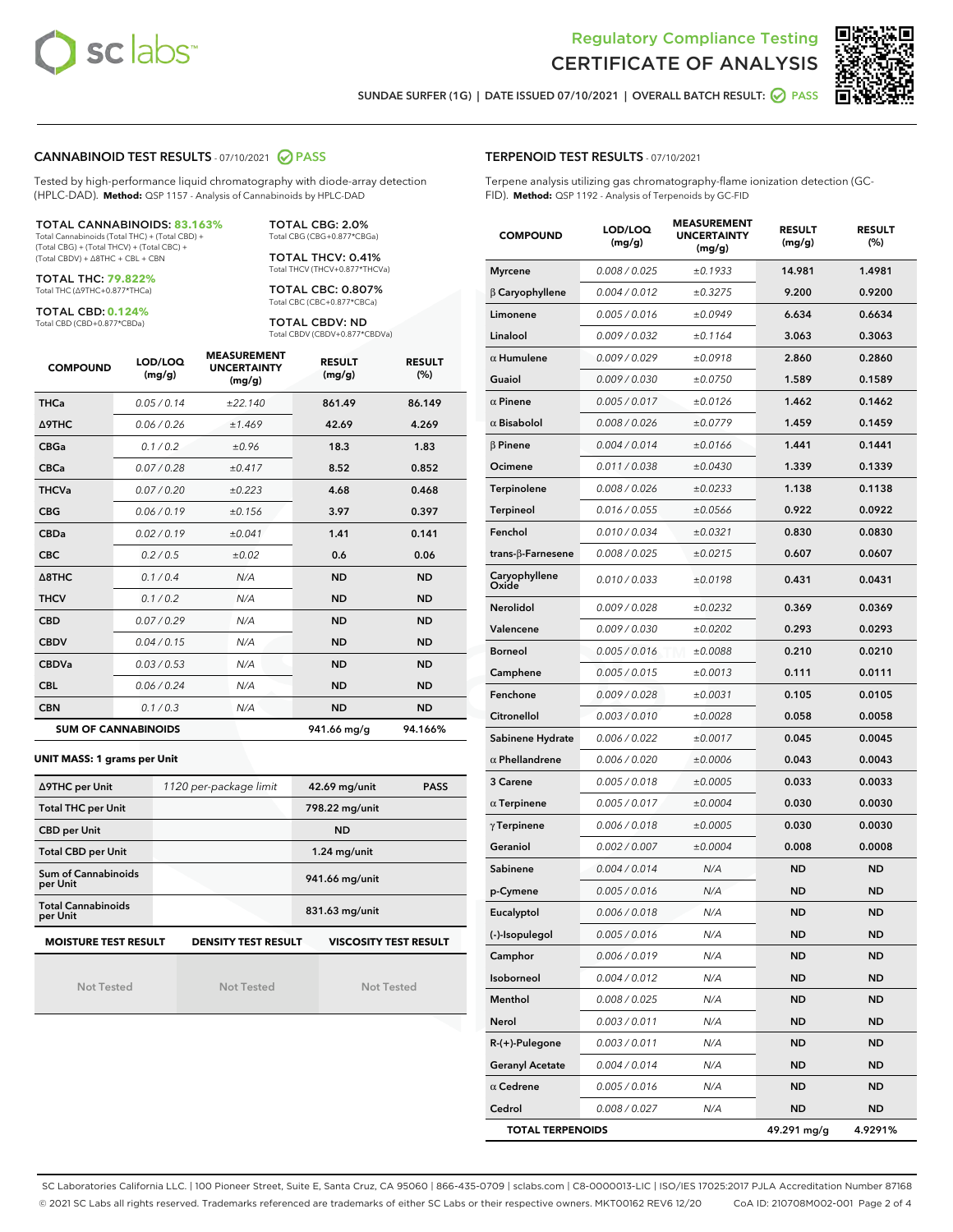



SUNDAE SURFER (1G) | DATE ISSUED 07/10/2021 | OVERALL BATCH RESULT: @ PASS

## CATEGORY 1 PESTICIDE TEST RESULTS - 07/10/2021 2 PASS

Pesticide and plant growth regulator analysis utilizing high-performance liquid chromatography-mass spectrometry (HPLC-MS) or gas chromatography-mass spectrometry (GC-MS). \*GC-MS utilized where indicated. **Method:** QSP 1212 - Analysis of Pesticides and Mycotoxins by LC-MS or QSP 1213 - Analysis of Pesticides by GC-MS

| <b>COMPOUND</b>             | LOD/LOQ<br>$(\mu g/g)$ | <b>ACTION</b><br><b>LIMIT</b><br>$(\mu g/g)$ | <b>MEASUREMENT</b><br><b>UNCERTAINTY</b><br>$(\mu g/g)$ | <b>RESULT</b><br>$(\mu g/g)$ | <b>RESULT</b> |
|-----------------------------|------------------------|----------------------------------------------|---------------------------------------------------------|------------------------------|---------------|
| Aldicarb                    | 0.03 / 0.08            | $\ge$ LOD                                    | N/A                                                     | <b>ND</b>                    | <b>PASS</b>   |
| Carbofuran                  | 0.02 / 0.05            | $\ge$ LOD                                    | N/A                                                     | <b>ND</b>                    | <b>PASS</b>   |
| Chlordane*                  | 0.03 / 0.08            | $\ge$ LOD                                    | N/A                                                     | <b>ND</b>                    | <b>PASS</b>   |
| Chlorfenapyr*               | 0.03/0.10              | $\ge$ LOD                                    | N/A                                                     | <b>ND</b>                    | <b>PASS</b>   |
| Chlorpyrifos                | 0.02 / 0.06            | $\ge$ LOD                                    | N/A                                                     | <b>ND</b>                    | <b>PASS</b>   |
| Coumaphos                   | 0.02 / 0.07            | $\ge$ LOD                                    | N/A                                                     | <b>ND</b>                    | <b>PASS</b>   |
| Daminozide                  | 0.02 / 0.07            | $\ge$ LOD                                    | N/A                                                     | <b>ND</b>                    | <b>PASS</b>   |
| <b>DDVP</b><br>(Dichlorvos) | 0.03/0.09              | $>$ LOD                                      | N/A                                                     | <b>ND</b>                    | <b>PASS</b>   |
| Dimethoate                  | 0.03 / 0.08            | $\ge$ LOD                                    | N/A                                                     | <b>ND</b>                    | <b>PASS</b>   |
| Ethoprop(hos)               | 0.03/0.10              | $>$ LOD                                      | N/A                                                     | <b>ND</b>                    | <b>PASS</b>   |
| Etofenprox                  | 0.02 / 0.06            | $\ge$ LOD                                    | N/A                                                     | <b>ND</b>                    | <b>PASS</b>   |
| Fenoxycarb                  | 0.03 / 0.08            | $\ge$ LOD                                    | N/A                                                     | <b>ND</b>                    | <b>PASS</b>   |
| Fipronil                    | 0.03/0.08              | $\ge$ LOD                                    | N/A                                                     | <b>ND</b>                    | <b>PASS</b>   |
| Imazalil                    | 0.02 / 0.06            | $\geq$ LOD                                   | N/A                                                     | <b>ND</b>                    | <b>PASS</b>   |
| <b>Methiocarb</b>           | 0.02 / 0.07            | $\ge$ LOD                                    | N/A                                                     | <b>ND</b>                    | <b>PASS</b>   |
| Methyl<br>parathion         | 0.03/0.10              | $\ge$ LOD                                    | N/A                                                     | <b>ND</b>                    | <b>PASS</b>   |
| <b>Mevinphos</b>            | 0.03/0.09              | $\ge$ LOD                                    | N/A                                                     | <b>ND</b>                    | <b>PASS</b>   |
| Paclobutrazol               | 0.02 / 0.05            | $>$ LOD                                      | N/A                                                     | <b>ND</b>                    | <b>PASS</b>   |
| Propoxur                    | 0.03 / 0.09            | $\ge$ LOD                                    | N/A                                                     | <b>ND</b>                    | <b>PASS</b>   |
| Spiroxamine                 | 0.03 / 0.08            | $\ge$ LOD                                    | N/A                                                     | <b>ND</b>                    | <b>PASS</b>   |
| Thiacloprid                 | 0.03/0.10              | $\ge$ LOD                                    | N/A                                                     | <b>ND</b>                    | <b>PASS</b>   |

#### CATEGORY 2 PESTICIDE TEST RESULTS - 07/10/2021 @ PASS

| <b>COMPOUND</b>          | LOD/LOO<br>$(\mu g/g)$ | <b>ACTION</b><br>LIMIT<br>$(\mu g/g)$ | <b>MEASUREMENT</b><br><b>UNCERTAINTY</b><br>$(\mu g/g)$ | <b>RESULT</b><br>$(\mu g/g)$ | <b>RESULT</b> |
|--------------------------|------------------------|---------------------------------------|---------------------------------------------------------|------------------------------|---------------|
| Abamectin                | 0.03/0.10              | 0.1                                   | N/A                                                     | <b>ND</b>                    | <b>PASS</b>   |
| Acephate                 | 0.02/0.07              | 0.1                                   | N/A                                                     | <b>ND</b>                    | <b>PASS</b>   |
| Acequinocyl              | 0.02/0.07              | 0.1                                   | N/A                                                     | <b>ND</b>                    | <b>PASS</b>   |
| Acetamiprid              | 0.02/0.05              | 0.1                                   | N/A                                                     | <b>ND</b>                    | <b>PASS</b>   |
| Azoxystrobin             | 0.02/0.07              | 0.1                                   | N/A                                                     | <b>ND</b>                    | <b>PASS</b>   |
| <b>Bifenazate</b>        | 0.01/0.04              | 0.1                                   | N/A                                                     | <b>ND</b>                    | <b>PASS</b>   |
| <b>Bifenthrin</b>        | 0.02/0.05              | 3                                     | N/A                                                     | <b>ND</b>                    | <b>PASS</b>   |
| <b>Boscalid</b>          | 0.03/0.09              | 0.1                                   | N/A                                                     | <b>ND</b>                    | <b>PASS</b>   |
| Captan                   | 0.19/0.57              | 0.7                                   | N/A                                                     | <b>ND</b>                    | <b>PASS</b>   |
| Carbaryl                 | 0.02/0.06              | 0.5                                   | N/A                                                     | <b>ND</b>                    | <b>PASS</b>   |
| Chlorantranilip-<br>role | 0.04/0.12              | 10                                    | N/A                                                     | <b>ND</b>                    | <b>PASS</b>   |
| Clofentezine             | 0.03/0.09              | 0.1                                   | N/A                                                     | <b>ND</b>                    | <b>PASS</b>   |

| <b>COMPOUND</b>               | LOD/LOQ<br>(µg/g) | <b>ACTION</b><br><b>LIMIT</b><br>$(\mu g/g)$ | <b>MEASUREMENT</b><br><b>UNCERTAINTY</b><br>(µg/g) | <b>RESULT</b><br>(µg/g) | <b>RESULT</b> |
|-------------------------------|-------------------|----------------------------------------------|----------------------------------------------------|-------------------------|---------------|
| Cyfluthrin                    | 0.12 / 0.38       | $\overline{2}$                               | N/A                                                | <b>ND</b>               | <b>PASS</b>   |
| Cypermethrin                  | 0.11 / 0.32       | $\mathbf{1}$                                 | N/A                                                | <b>ND</b>               | <b>PASS</b>   |
| <b>Diazinon</b>               | 0.02 / 0.05       | 0.1                                          | N/A                                                | <b>ND</b>               | <b>PASS</b>   |
| Dimethomorph                  | 0.03 / 0.09       | $\overline{c}$                               | N/A                                                | ND                      | <b>PASS</b>   |
| Etoxazole                     | 0.02 / 0.06       | 0.1                                          | N/A                                                | ND                      | <b>PASS</b>   |
| Fenhexamid                    | 0.03 / 0.09       | 0.1                                          | N/A                                                | <b>ND</b>               | <b>PASS</b>   |
| Fenpyroximate                 | 0.02 / 0.06       | 0.1                                          | N/A                                                | <b>ND</b>               | <b>PASS</b>   |
| Flonicamid                    | 0.03 / 0.10       | 0.1                                          | N/A                                                | ND                      | <b>PASS</b>   |
| Fludioxonil                   | 0.03 / 0.10       | 0.1                                          | N/A                                                | <b>ND</b>               | <b>PASS</b>   |
| Hexythiazox                   | 0.02 / 0.07       | 0.1                                          | N/A                                                | <b>ND</b>               | <b>PASS</b>   |
| Imidacloprid                  | 0.04 / 0.11       | 5                                            | N/A                                                | <b>ND</b>               | <b>PASS</b>   |
| Kresoxim-methyl               | 0.02 / 0.07       | 0.1                                          | N/A                                                | <b>ND</b>               | <b>PASS</b>   |
| <b>Malathion</b>              | 0.03 / 0.09       | 0.5                                          | N/A                                                | <b>ND</b>               | <b>PASS</b>   |
| Metalaxyl                     | 0.02 / 0.07       | $\overline{2}$                               | N/A                                                | ND                      | <b>PASS</b>   |
| Methomyl                      | 0.03/0.10         | $\mathcal{I}$                                | N/A                                                | <b>ND</b>               | <b>PASS</b>   |
| Myclobutanil                  | 0.03 / 0.09       | 0.1                                          | N/A                                                | <b>ND</b>               | <b>PASS</b>   |
| Naled                         | 0.02 / 0.07       | 0.1                                          | N/A                                                | <b>ND</b>               | <b>PASS</b>   |
| Oxamyl                        | 0.04 / 0.11       | 0.5                                          | N/A                                                | ND                      | <b>PASS</b>   |
| Pentachloronitro-<br>benzene* | 0.03 / 0.09       | 0.1                                          | N/A                                                | <b>ND</b>               | <b>PASS</b>   |
| Permethrin                    | 0.04 / 0.12       | 0.5                                          | N/A                                                | <b>ND</b>               | <b>PASS</b>   |
| Phosmet                       | 0.03 / 0.10       | 0.1                                          | N/A                                                | ND                      | <b>PASS</b>   |
| Piperonylbu-<br>toxide        | 0.02 / 0.07       | 3                                            | N/A                                                | <b>ND</b>               | <b>PASS</b>   |
| Prallethrin                   | 0.03 / 0.08       | 0.1                                          | N/A                                                | <b>ND</b>               | <b>PASS</b>   |
| Propiconazole                 | 0.02 / 0.07       | 0.1                                          | N/A                                                | <b>ND</b>               | <b>PASS</b>   |
| Pyrethrins                    | 0.04 / 0.12       | 0.5                                          | N/A                                                | <b>ND</b>               | <b>PASS</b>   |
| Pyridaben                     | 0.02 / 0.07       | 0.1                                          | N/A                                                | <b>ND</b>               | <b>PASS</b>   |
| Spinetoram                    | 0.02 / 0.07       | 0.1                                          | N/A                                                | ND                      | <b>PASS</b>   |
| Spinosad                      | 0.02 / 0.07       | 0.1                                          | N/A                                                | ND                      | <b>PASS</b>   |
| Spiromesifen                  | 0.02 / 0.05       | 0.1                                          | N/A                                                | <b>ND</b>               | <b>PASS</b>   |
| Spirotetramat                 | 0.02 / 0.06       | 0.1                                          | N/A                                                | ND                      | <b>PASS</b>   |
| Tebuconazole                  | 0.02 / 0.07       | 0.1                                          | N/A                                                | <b>ND</b>               | <b>PASS</b>   |
| Thiamethoxam                  | 0.03 / 0.10       | 5                                            | N/A                                                | <b>ND</b>               | <b>PASS</b>   |
| Trifloxystrobin               | 0.03 / 0.08       | 0.1                                          | N/A                                                | <b>ND</b>               | <b>PASS</b>   |

SC Laboratories California LLC. | 100 Pioneer Street, Suite E, Santa Cruz, CA 95060 | 866-435-0709 | sclabs.com | C8-0000013-LIC | ISO/IES 17025:2017 PJLA Accreditation Number 87168 © 2021 SC Labs all rights reserved. Trademarks referenced are trademarks of either SC Labs or their respective owners. MKT00162 REV6 12/20 CoA ID: 210708M002-001 Page 3 of 4